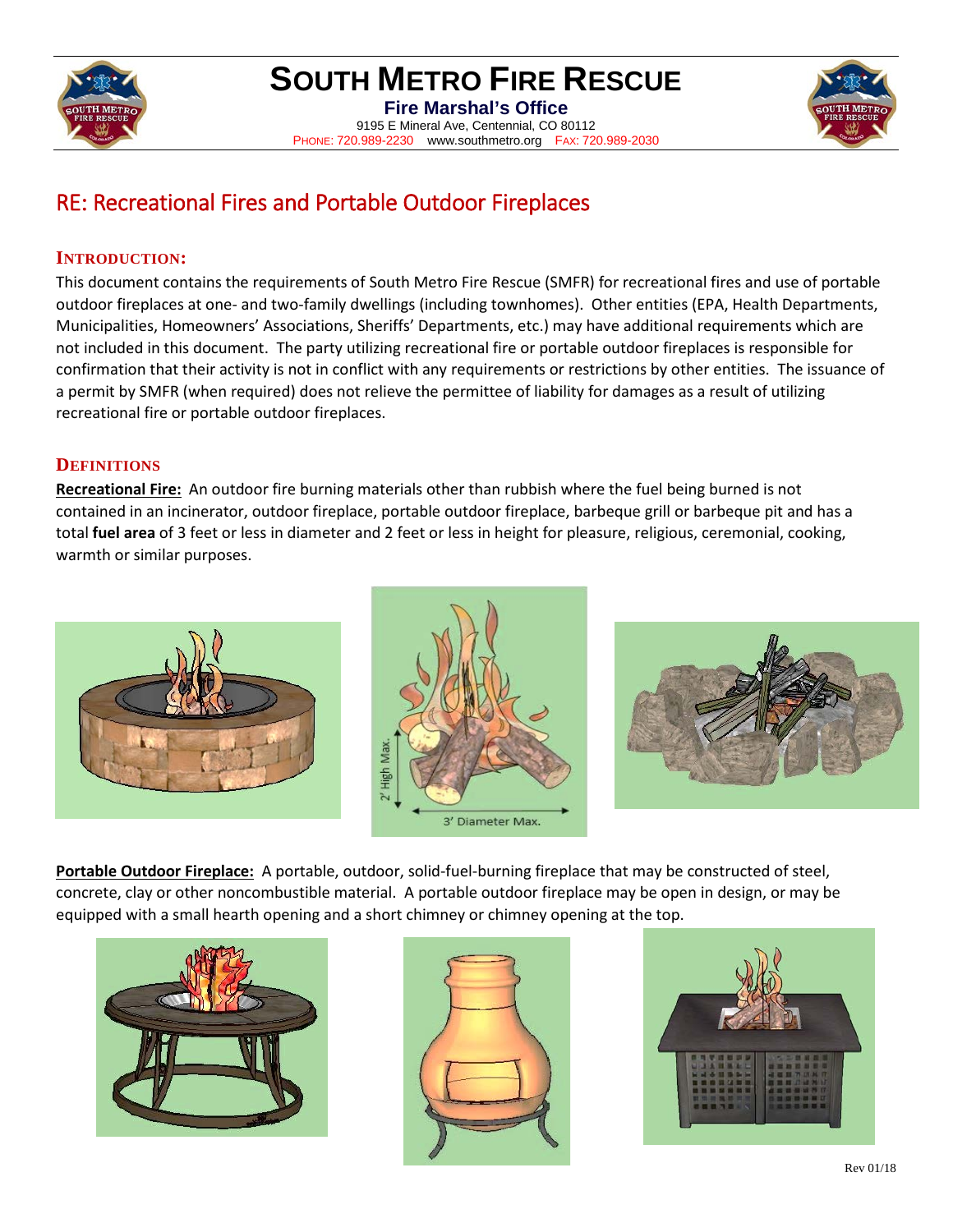

# **SOUTH METRO FIRE RESCUE**

**Fire Marshal's Office** 9195 E Mineral Ave, Centennial, CO 80112 PHONE: 720.989-2230 www.southmetro.org FAX: 720.989-2030



#### **RECREATIONAL FIRE LOCATION**



Recreational fires are **required** to be a minimum of 25' away from all combustible materials and structures, including houses, decks, fences, sheds, utility poles, etc. Other conditions which could cause a fire to spread to within 25' of a structure shall be eliminated prior to ignition. This could necessitate mowing and watering grass, trimming trees and shrubs, etc.

#### **PORTABLE OUTDOOR FIREPLACE LOCATION**



Portable outdoor fireplaces do not have a required minimum clearance from structures and combustible materials, but are **recommended** to be operated at least 15' away from these things. Portable outdoor fireplaces must be used in accordance with the manufacturer's instructions at all times.